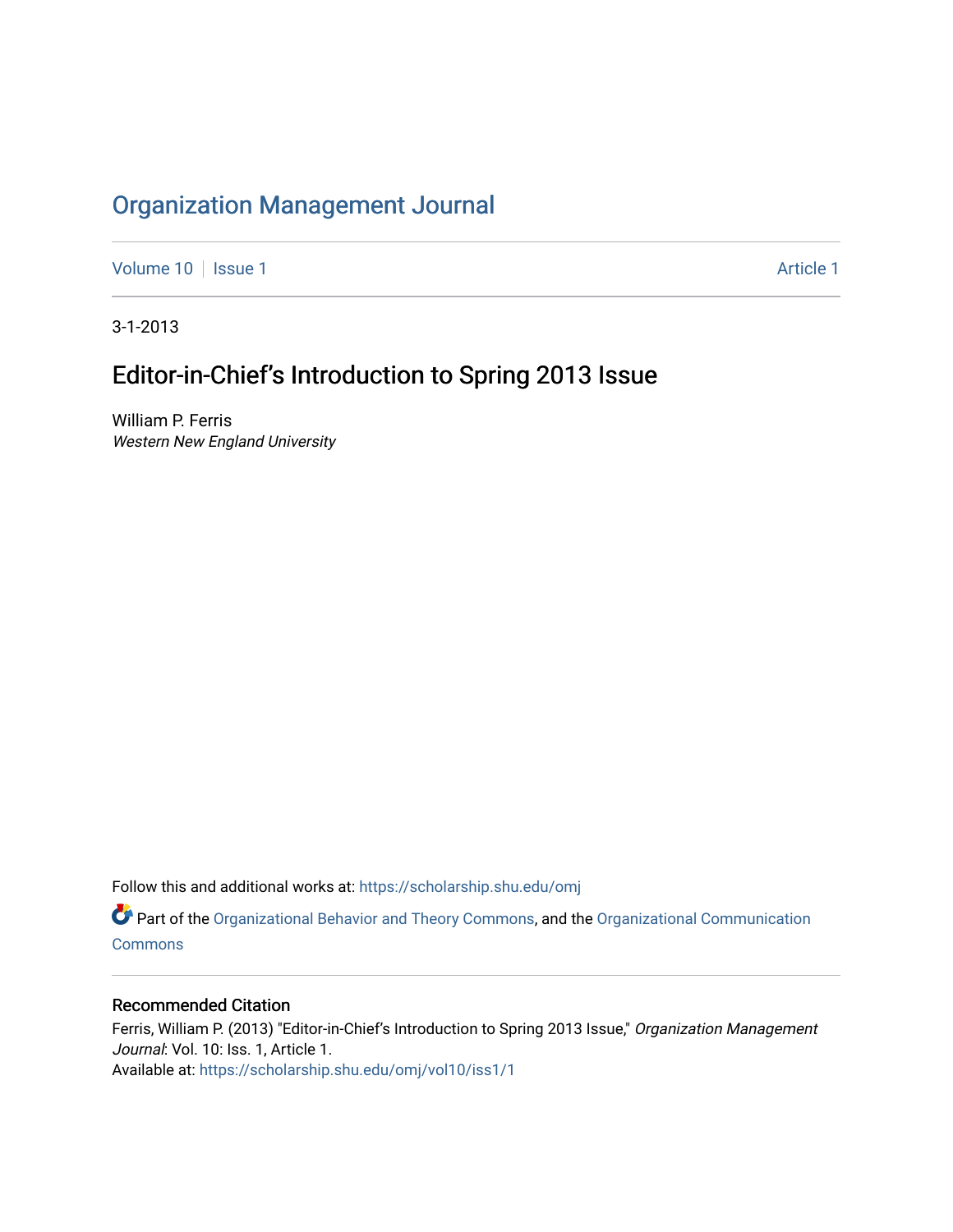## **EDITORIAL**

## **Editor-in-Chief's Introduction to Spring 2013 Issue**

### **William P. Ferris<sup>1</sup>**

*Editor-in-Chief* <sup>1</sup>*College of Business, Western New England University, Springfield, Massachusetts, USA*



We are now beginning to gather our statistics for our first year with Routledge, Taylor & Francis, and we are very pleased to be able to say that our 2012 submissions are up 28% to 92, up from 72 in 2011. Our acceptance rate has been hovering between 20% and 25%. Last year we published 20 peerreviewed articles and 5 solicited or volunteered book*/*article reviews. I need to mention that we have room to publish more than 20 articles so we are not being held to a certain number of articles. We actually have more room than the print-only journals because of the expansion allowed by being online. So if you think your article is a good one, you should know that you can submit it here without worrying about there being less room for it as the submissions go up.

This issue is dominated by four articles in Teaching & Learning, though we are also publishing a Current Empirical Research article and two book reviews. The empirical article, "Glad Tidings and Grave Warnings: The Role of Advice on Cooperation in Public Goods Dilemmas With Value Uncertainty," by Matthew W. McCarter and Bryan L. Bonner, deals with the role of factors such as trust and uncertainty in the willingness of people to adopt innovative practices that might benefit their communities through provision of *public goods*. Much depends on the value that experts communicate will ensue: If experts agree on benefits, the community is motivated to act; in the case of disagreeing experts, the community may still be motivated to act positively, but trust in experts as well as in each other can decline in the community. This article is of high interest when considering public policy development, especially in the developing world.

The four articles in Teaching & Learning deal especially with ideas for MBA (master of business administration) classrooms, although they could also be significant for teachers of undergraduates. The first of these, "Progress and Regress in the MBA Curriculum: The Career and Practice Skills Gap," by Robert L. Laud and Matthew S. Johnson, makes recommendations for increased emphasis on behavioral skills in MBA programs some 25 years after the Porter–McKibben Report's (1988) surveys detailing executives' request for more attention to these skills. Our second article, "A Manager's Actions? An Exercise for Exploring Sexual Harassment," written by David E. Desplaces and John R. Ogilvie, presents a very useful exercise on sexual harassment, which should help participants understand what it is and deal with the issues it brings up. The third article, written by Kathleen J. Barnes and George E. Smith, "Beyond the Textbook: An Approach to Facilitating Student Understanding of Organizational Culture in Organizations," details a semester-long experiential project in which student teams research organization culture issues in the real world. In the fourth article, "Unreliability in Student Evaluation of Teaching Questionnaires: Focus Groups as an Alternative Approach," authors Linda R. Martin, Robert Dennehy, and Sandra Morgan deal with course*/*teacher evaluation, reprising the problems with traditional student evaluations and offering some intriguing alternatives. These articles cover four different and important elements of teaching, from curriculum to classroom to assessment. They are new and excellent reading for anyone interested in the teaching side of management education.

We are also presenting two book reviews in this issue, both of special interest to both educators and practitioners. The first book, reviewed by Ashwini Gangadharan, is *Organizational Ethics: A Practical Approach,* edited by Craig E. Johnson a book that can easily be used in a business ethics course, as well as by practitioners who may be concerned about social responsibility in the firm. The second, reviewed by Joanne L. Tritsch and Claudia Harris, will be of special interest to music lovers among both practitioners and educators. *Everything I Know About Business I Learned From the Grateful Dead: The Ten Most Innovative Lessons From a Long, Strange Trip* by Barry Barnes is another in a long list of entertaining "what we can learn from" books that are creative and thoughtprovoking.

Address correspondence to William P. Ferris, Professor of Management, College of Business, Western New England University, 1215 Wilbraham Road, Springfield, MA 01119, USA. E-mail: bferris@ wne.edu